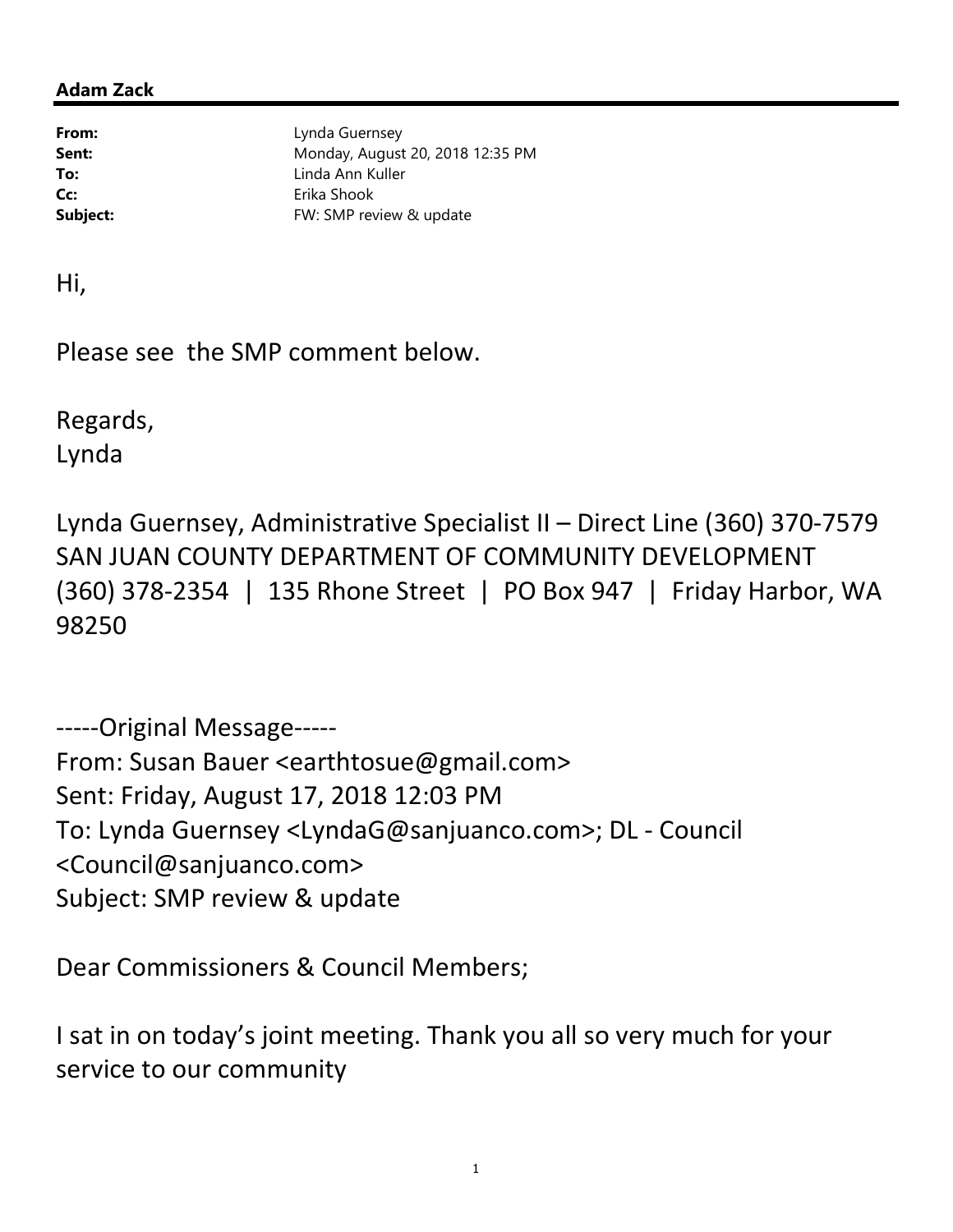Unless we make Salish Sea health our \*\*top\*\* priority, replacing human development desires, county tax revenue & even human livelihood considerations (whale watch operations via boat instead of \*\*by land\*\*, sprawling island marinas), we will not be able to save our forage fish, our orca whales or even the Sea itself.

I think I heard Ms Shooks' (SJC Development Dept) testimony today regarding our limited ability to perform frequent & meaningful cumulative analyses of shoreline health because of a 5-year permit period for building shoreline structures, etc). This is an example, I believe, of official fecklessness. Why not shorten permits to 1 year? Why don't we put health of Salish Sea & the rest of our county's natural resources at top and let regs flow down from there?

Why are we trying to reverse-engineer our direly-needed ecological stewardship practices against outdated practices. There must be other SJC regulations in place that need altering immediately because they make any meaningful impact that we might make today emasculated from the start, if not impossible). It seems insane to claim we are hamstrung by old templates in trying to restore damage created by those same templates.

Potential lawsuits? Loss of future tax county revenue? These are examples of the fears that may have paralyzed us into feeling as if we have no choice but to kill our Salish Sea which in turn destroys our islands &, eventually, ourselves.

In line for coffee while ferrying to today's meeting I heard both German & French. The \*\*entire planet\*\* really is watching to see what you will do to:

- severely limit human impact to the Salish Sea and its inhabitants; and

2